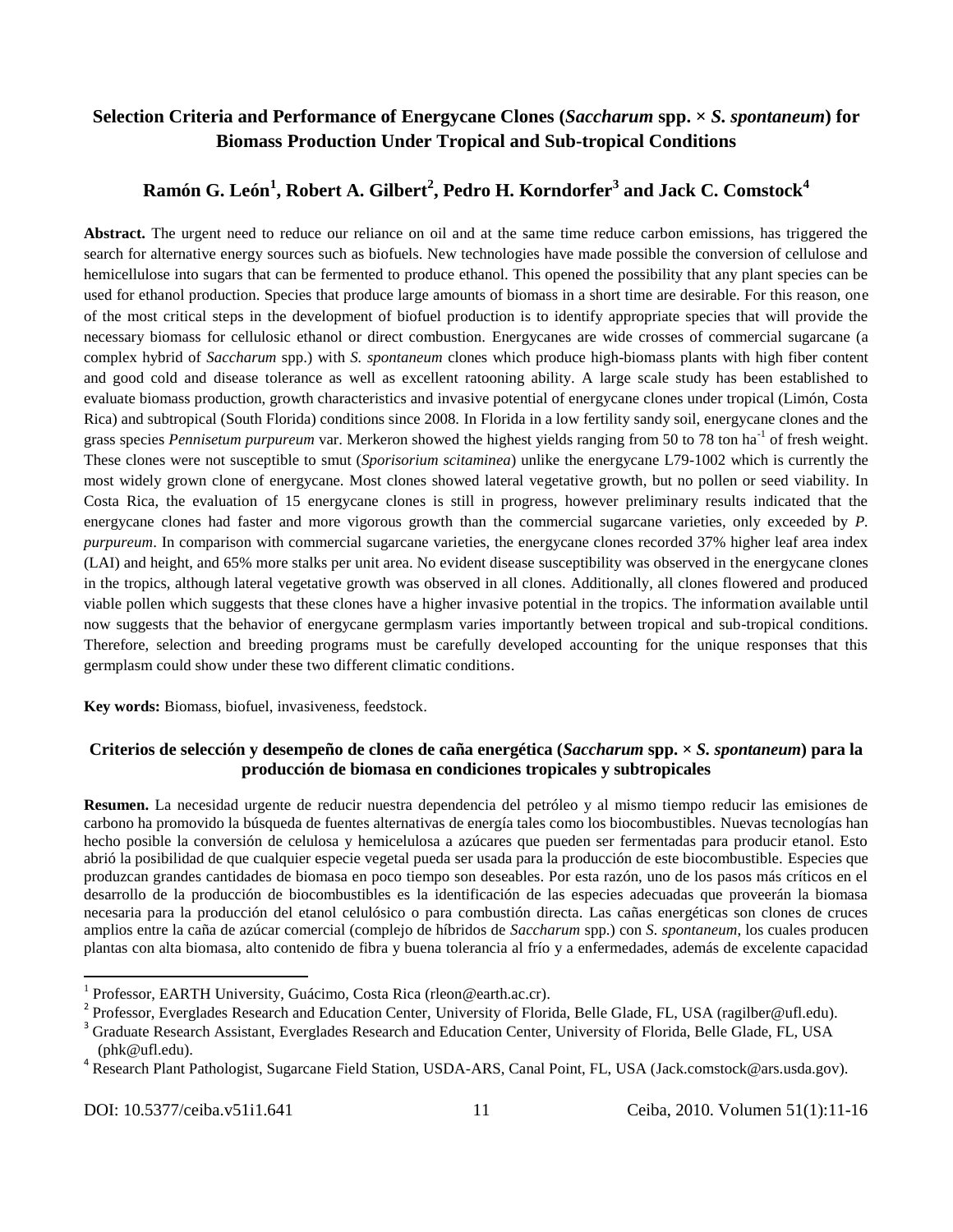de rebrote. Estudios a gran escala han sido establecidos para evaluar la producción de biomasa, las caracterísiticas de crecimiento y el potencial invasivo de clones de caña energética bajo condiciones tropicales (Limón, Costa Rica) y subtropicales (sur de Florida, Estados Unidos de América) desde el 2008. En Florida, en suelos arenosos con baja fertilidad, los clones de caña energética y la especie gramínea *Pennisetum purpureum* var. Merkeron mostraron los rendimientos más altos con un rango de 50 a 78 toneladas por hectárea de peso fresco. Estos clones no fueron susceptibles al carbón (*Sporisorium scitaminea*) a diferencia del clon L79-1002, el cual es el clon de caña energética más ampliamente producido actualmente. La mayoría de los clones mostraron crecimiento vegetativo lateral, pero no produjeron polen ni semillas viables. En Costa Rica, la evaluación de 15 clones de caña energética está todavía en proceso, sin embargo, resultados preliminares indicaron que los clones de caña energética tuvieron un crecimiento más rápido y vigoroso que las variedades comerciales de caña de azúcar, solamente superados por el *P. purpureum*. En comparación con las variedades comerciales de caña de azúcar, los clones de caña energética presentaron un índice de área foliar y altura 37% superior, y 65% más de tallos por unidad de área. No se observó susceptibilidad a enfermedades, aunque el crecimiento vegetativo lateral fue detectado en todos los clones, al igual que la producción de inflorescencias y polen viable, lo que sugiere que estos clones tienen un potencial invasivo mayor en el trópico. La información disponible hasta el momento, indica que el comportamiento del germoplasma de caña energética varía en forma importante entre las condiciones tropicales y subtropicales. De esta manera, los programas de selección y mejoramiento genético deben ser desarrollados cuidadosamente tomando en cuenta las respuestas únicas que este germoplasma podría mostrar bajo estas dos condiciones climáticas diferentes.

**Palabras clave:** Biocombustible, Biomasa.

#### **Introduction**

The increased demand for clean energy sources that are renewable and reduce or limit carbon emissions to the atmosphere have favored the development of technologies that allow the transformation of biomass to liquid fuels (Hill *et al.* 2009). These technologies take advantage of the fact that plants capture solar energy and use it to fix carbon dioxide from the atmosphere and store it in different forms of carbohydrates, being cellulose and hemicellulose predominant forms that are part of the cell walls (Gomez *et al.* 2008, Ohlrogge *et al.* 2009).

Traditionally, biomass had been used to generate energy as heat through direct combustion of materials such as firewood or charcoal. However, these forms of energy are not appropriate for the needs of the predominant transportation technologies which rely on liquid fuels such as gasoline and diesel (Ohlrogge *et al.* 2009). With the intention to reduce the demand for oil derived fuels; several countries have promoted the use of mixtures of ethanol with gasoline (Morgan *et al.* 2010). Under this new scenario, it has become evident that the traditional sources of ethanol (e.g. sugarcane, corn and sweet sorghum) are not enough to fulfill the global demand for this biofuel.

During the last few years, there have been important advances in technologies that made possible into sugars that can be fermented to produce ethanol (Gomez *et al.* 2008). In other words, this new technology made possible to take any plant residue that have those two compounds and utilize them to produce biofuels. Today, the challenge is to find germplasm that can be used as feedstock and that have desirable characteristics such as those proposed by Long (2008): high dry matter yield, positive net energy balance, low moisture concentration, low lignin content, and low sucrose. All these characteristics favor the efficiency of cellulose conversion, ethanol production and energy use. Among the species that have been proposed as

to depolymerize cellulose and hemicellulose molecules

potential feedstock for cellulosic ethanol production, *Miscanthus* × *giganteus*, switchgrass (*Panicum virgatum* L.), corn stover, and sugarcane baggasse are the most frequently cited (Burner *et al.* 2009, Gomez *et al.* 2008, Heaton *et al.* 2008, Hill *et al.* 2009). The first three are the preferred feedstocks for temperate regions and the last one for tropical and subtropical regions.

As part of the breeding programs of USDA-ARS Sugarcane Field Station at Canal Point, Florida, USA, inter-specific crosses between conventional sugarcane (*Saccharum* spp.) and other species such as *Saccharum spontaneum* L. are conducted with the goal of moving desirable traits such as ratooning ability, growth vigor,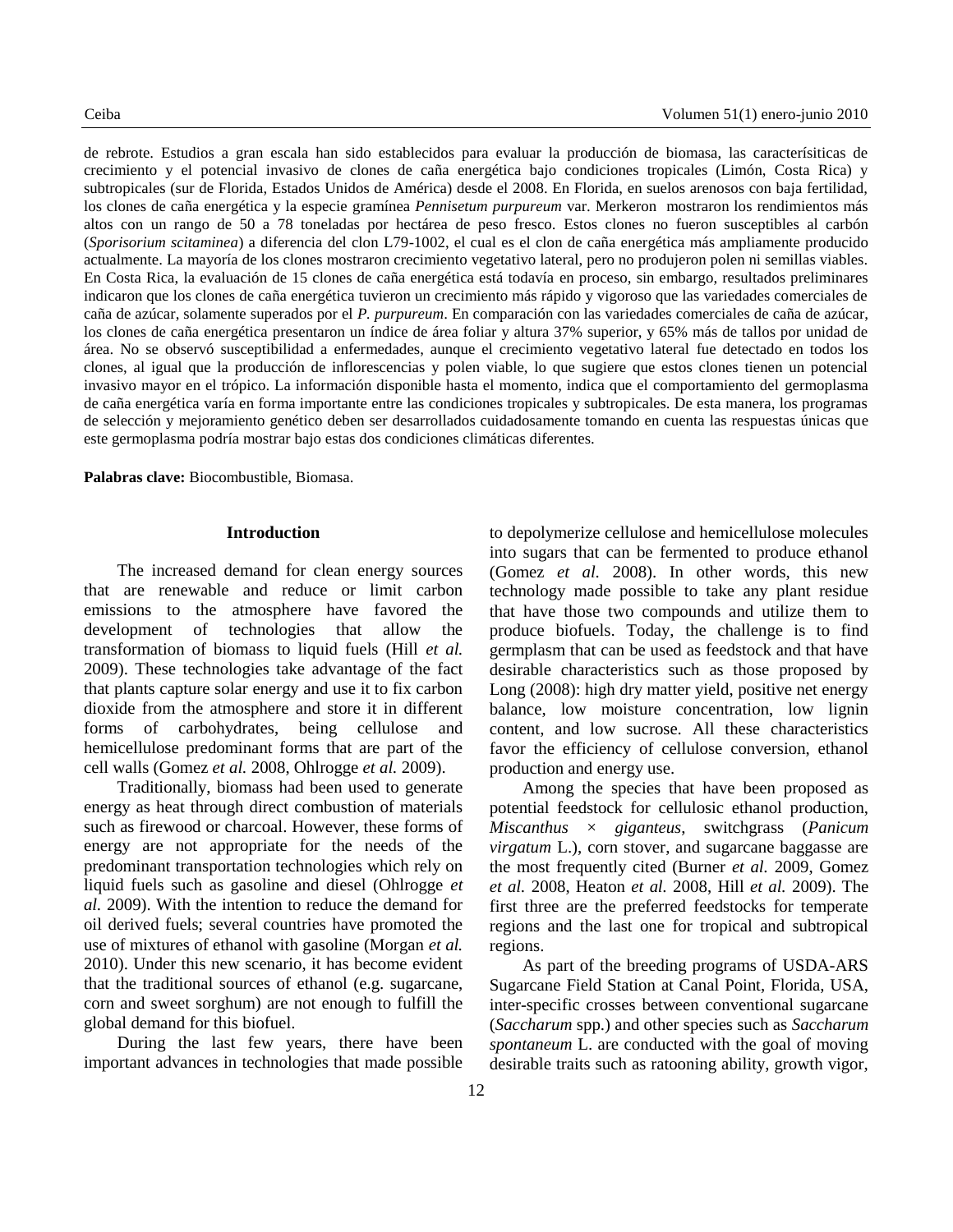cold tolerance and disease resistance from the wild relative to the breeding lines of conventional sugarcane (Wang *et al.* 2008). Many of the resulting hybrids showed characteristics unwanted in the sugarcane industry such as a vigorous vegetative growth characterized by profuse production of thin and tall stalks, but with low sucrose production and accumulation (Figure 1). However, these characteristics, favor high biomass production making these hybrids potential feedstocks for cellulosic ethanol production and consequently a new energy source. For this reason, they were called "energycane". Studies are being conducted to compare crop growth, biomass yield and fiber concentration of several grass species including enerycane hybrids, and to identify traits and criteria that can be used to develop effective energycane breeding and selection programs.

### **Energycane in sub-tropical conditions**

There are concerns that planting biofuel crops on land that is traditionally used for food crops might reduce food supply and increase food prices. Therefore, one of the main considerations to identify new biofuel feedstocks is that these materials can be grown in marginal land that is not commonly used for food production (Morgan *et al.* 2010, Tilman *et al.* 2009). Therefore, the biofuel crop could diversify the agriculture and help increase the productivity of a given area rather than displace its traditional crops. This is the case in South Florida, where most of the sugarcane production for sucrose is planted in very rich soils (muck soils). However, this sugarcane area is surrounded by sandy soils with low fertility in which sugarcane productivity is low and production costs are higher than in muck soils. Taking this into consideration, energycane evaluations are currently being done in sandy soils to identify germplasm with high biomass yields under this limiting condition. Among the preliminary results of these studies, it must be highlighted that several energycane clones and the grass species *P. purpureum* var. Merkeron showed the highest yields in sandy soils ranging from 50 to 78 ton ha<sup>-1</sup> of fresh weight (Figure 2). Other grass species that had been reported as high yielding such as *Miscanthus* × *giganteus* in temperate regions (Heaton *et al.* 2008) and *Arundo donax* in temperate, sub-tropical and

Mediterranean conditions (Mack 2008, Matineo *et al.* 2009), showed very poor growth and yield. During the growing season, differences in leaf area index (LAI) and stalk number per unit area reflected the differences that were later observed in fresh weight production. Therefore, these two indicators could be useful for germplasm selection programs.



**Figure 1.** Phenotypical differences in stalk number, height, thickness and in leaf number and area between a commercial sugarcane var. Pindar (left) and an energycane clone US 88-1006 (right).

The energycane clones showed abundant stalk production, lateral vegetative growth which could make difficult the implementation of agricultural practices that require a well defined row. Overall, the clones showed a vigorous growth in the first ratoon. Sugarcane can be very susceptible to smut disease, which can significantly reduce biomass production. Thus, smut resistance must be part of the selection criteria. For example, the energycane clone L79-1002 showed higher number of stools and whips in comparison with other energycane clones that demonstrated high levels of resistance to the disease.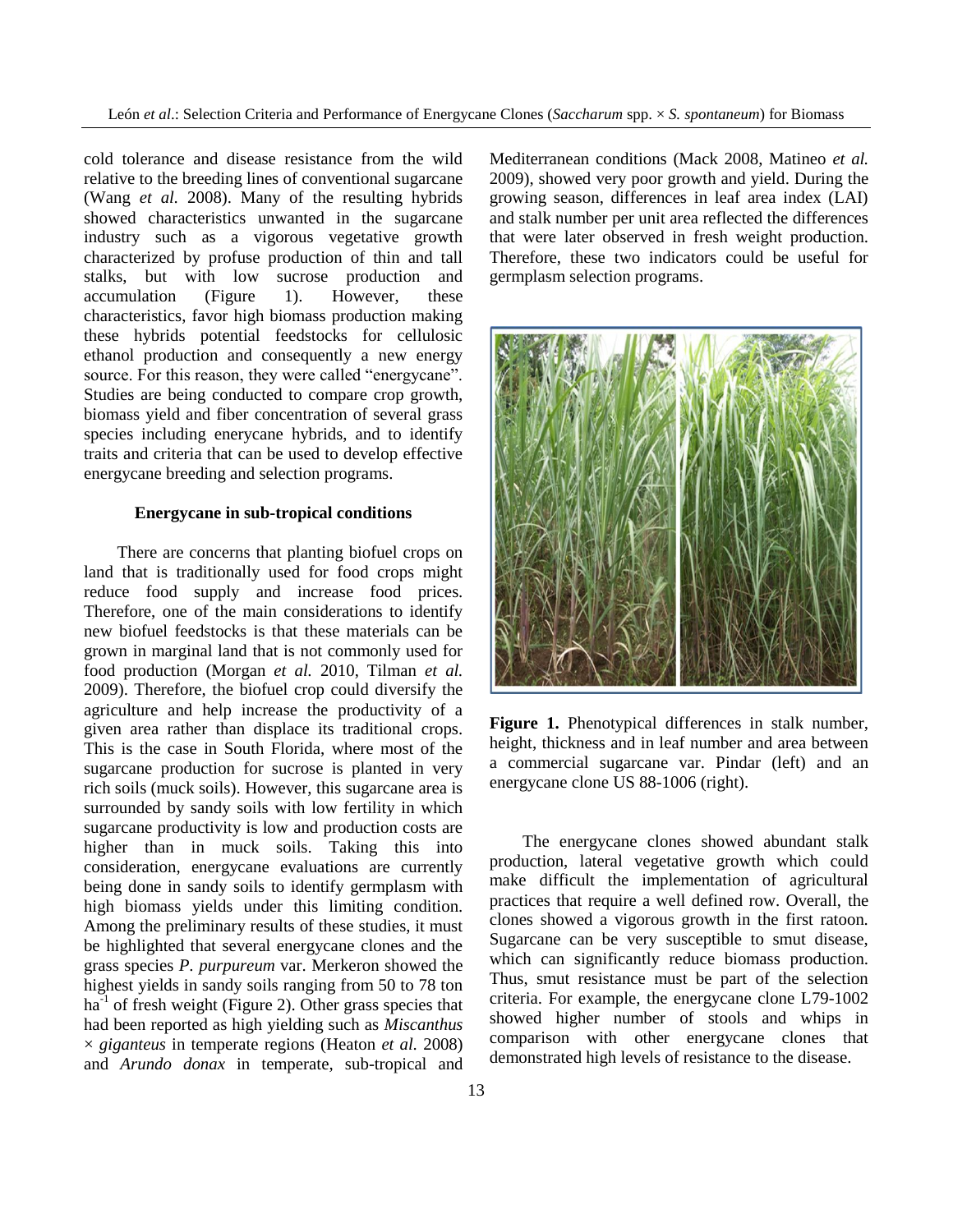

**Figure 2.** Fresh weight production of Arundo, energycane clones from Canal Point, FL, two Pennisetum varieties (Merkeron and Chinese X) and an energycane clone from Louisiana (L79-1002) grown in sandy soils conditions in Tecan (TC) and Townsite (TS), FL in 2008 (Plant cane) and 2009 ( $1<sup>st</sup>$ ratoon).

Fiber quality is an important characteristic especially for cellulosic ethanol production. There are almost no differences in cellulose and hemicellulose content that was approximately 40 and 30%, respectively, for not only energycane clones, but also for other grass species. However, it is worth noting that *P. purpureum* and *A. donax* (9.6%) showed higher levels of lignin (9.2 to 11.6 % and 9.6 %, respectively) compared to the energycane clones (6.5 to 7.9 %). High levels of lignin in the fiber can reduce the efficiency of the cellulose to ethanol conversion process (Gomez *et al.* 2008).

#### **Energycane in tropical conditions**

Although most of the current research and technology development for cellulosic ethanol production is taking place in temperate and subtropical regions, the potential for biomass production under tropical conditions is high. This is due to the fact that temperatures are favorable for plant growth year

round, and in the humid tropics, water supply is also fairly steady. For this reason the tropics could become an important source of biomass for biofuel production. An energycane germplasm study for the tropics was established in Limón, Costa Rica in 2009. In this case, the goal was also to identify germplasm that can grow in marginal tropical soils that are characterized by high clay content, low soil pH and high iron and aluminum content. Preliminary results indicated that as it was observed in Florida, energycane clones and *P. purpureum* had the highest potential for biomass production (Figure 3). In this case too, LAI and stalk number per area were good indicators of growth potential. In comparison with commercial sugarcane varieties, the energycane clones recorded 37% higher leaf area index (LAI) and 65% more stalks per unit area. Stalk height was also superior in the energycane compared to the commercial varieties, but there were no major differences in this parameter across clones. At the time this work was presented in the International Conference on Bio-fuel Crop Production and Development 2010, this experiment had not reached harvest time. However, a preliminary biomass sub-sampling was conducted based on a limited number of representative stalks. This sub-sampling proved to be misleading due to high variability in stalk number per area across clones, so it is difficult to obtain accurate biomass production measurements using this approach. Thus, final harvest of representative areas that contain a relatively large number of stalks is a more recommendable approach.

All the energycane clones showed lateral vegetative growth (Figure 4). In some cases, a stalk was produced more than 50 cm away from the planting row. However, this type of behavior represented less than 0.6% of the stalks. No germplasm showed smut disease although one clone US84-1002 was highly susceptible to mites losing at least two thirds of its leaf area due to their attack.

A major difference observed between the Florida and Costa Rica's studies that indicated a strong Genotype  $\times$  Environment interaction was that few of the energycane clones flowered in Florida, while practically all the clones flowered between 9 and 11 months after planting in Costa Rica. There was high variability in inflorescence density, where clones such as US 84-1014 and US 84-1017 produced more than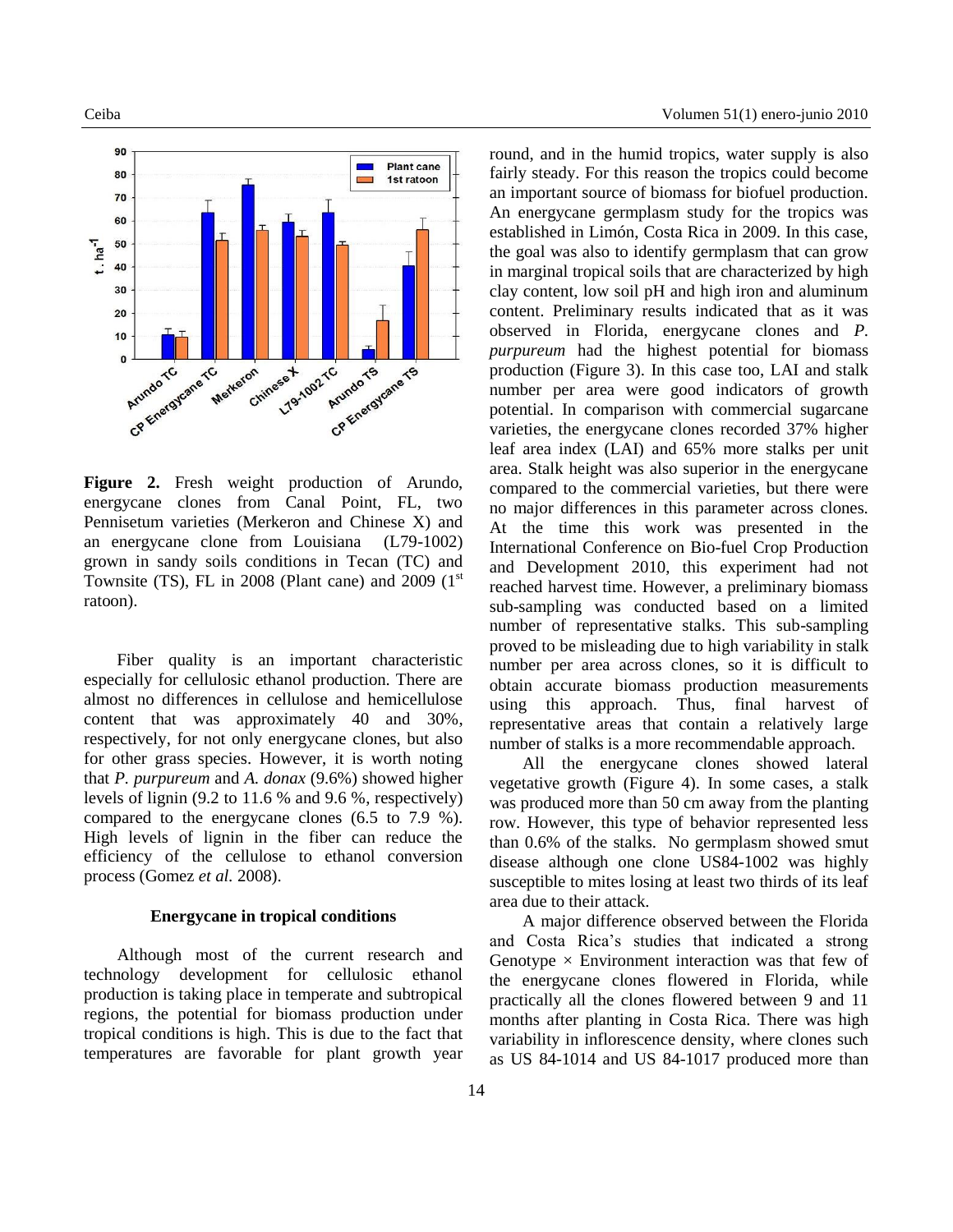León *et al*.: Selection Criteria and Performance of Energycane Clones (*Saccharum* spp. × *S. spontaneum*) for Biomass

five inflorescences per square meter, while others such as 875-3, US 88-1002 and US 88-1006 produced less than 0.1 inflorescences per square meter, indicating that there is potential to develop breeding strategies to select against flowering. Preliminary tests showed pollen viability ranging from 30 to 64%, but most of the clones showed similar levels. These results suggest that it is possible that some of the clones evaluated can produce sexual seed, and that pollen viability is not a trait that can be easily selected against. Special attention must be given to sexual reproduction under tropical conditions in breeding and selection programs for energycane. This characteristic might represent a serious risk for commercial sugarcane plantations because the energycane could show a weedy behavior inside those plantations or become invasive and affect natural areas in the tropics that are rich in biodiversity.



**Figure 3.** Leaf area index, stalk density and height for two sugarcane (Pindar and Q-132), fifteen energycane clones (US clones and 875-3) and *Pennisetum purpureum*, grown under tropical conditions in Limón, Costa Rica in 2010. The values are averages of monthly measurements during the first six months after planting. Error bars represent the least significant difference ( $\alpha = 0.05$ ).



**Figure 4.** Lateral vegetative growth of energycane (indicated by the arrow) grown under tropical conditions in Limón, Costa Rica in 2010.

#### **Conclusions**

The information generated so far, clearly shows that energycane could become an important crop for biomass production. Burner *et al.* (2009) found that unlike other grass species energycane has a high capacity to accumulate most of their dry mass in their stems and leaves maintaining a ratio of 2:1 for these two structures. Thus, variables such as stalk number and leaf area index are good indicators of biomass production potential as observed in the present study and should be useful phenotypic selection markers.